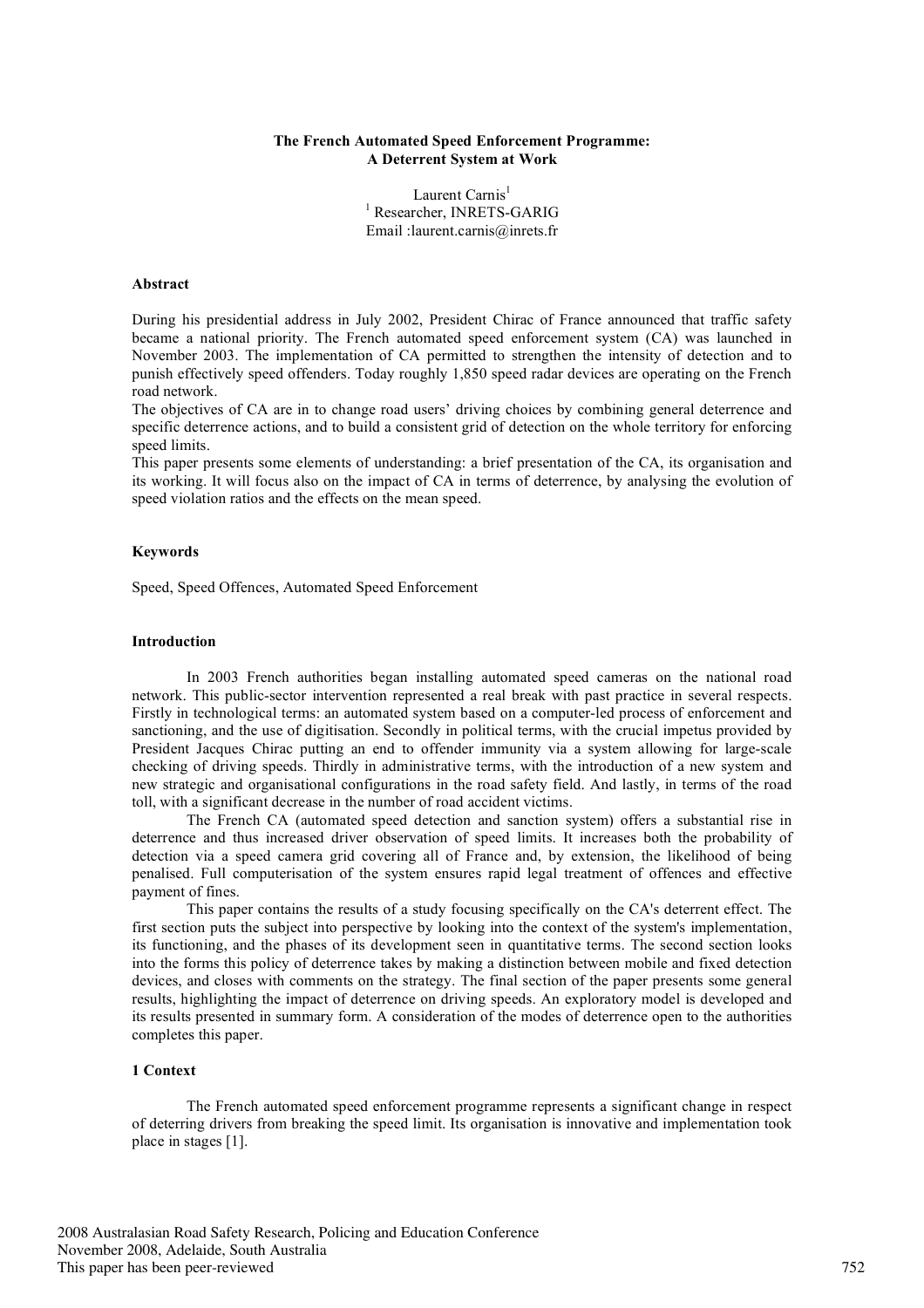## *1.1 Historical perspective*

In his presidential speech of July 2002 Jacques Chirac announced the setting up of an automated speed enforcement programme on France's road network. Road safety became a national priority. The aim was to break with the road safety policy of the preceding years, which had never really been a prime government concern. What this change meant was the implementation of a determined road safety policy embodying a much more marked deterrence factor and more efficient application of the highway code.

Previously deterrence to speeding had been characterised by considerable leeway, widespread indulgence, random application of sanctions (with some cases having to be abandoned under the statute of limitations), and a low rate of payment of fines [2]. Even though new offences were defined and penalties increased in the late 1990s, notably in respect of highly excessive speeds and the introduction of possible prison terms for recidivists, the system of deterrence remained ineffective, as the relevant legal provisions were not – or only rarely – put into effect. This purely hypothetical application of speed limits undermined the credibility of measures taken by Police forces working with limited resources, and gave the offender good reason to consider any penalty as a form of injustice.

In 2002 over 7600 people met their deaths on French roads and the ONISR road safety observatory issued a figure of more than 137,000 injured. These statistics were unfavourably underlined by comparisons between France and other European countries [3]. Even if the adverse statistics cannot be totally explained by the policy of the time, lack of effective deterrence was doubtless a major contributing factor. This situation, then, called for forceful intervention overtly expressing an absence of fatalism where road safety was concerned and going counter to the powerlessness of previous years.

The official decision to establish an automated speed enforcement programme was something of a gamble, since it involved adopting a system both unpopular with drivers and intended to achieve significant results in the short term via deterrence and sanctions on a mass scale. However, the obtaining of a regular, substantial fall in the road toll, together with systematic media coverage, provided a protective shield for the CA in the event of criticism of the way the system functioned. This specific policy configuration also reinforced the government's choices in the area of deterrence and justified the ongoing installation of speed cameras throughout France. The number of road deaths fell by 40% between 2002–07.

| TADIC T . INCURCIION OF INDAW FAIAMING IN FTANCO |           |           |           |           |           |
|--------------------------------------------------|-----------|-----------|-----------|-----------|-----------|
|                                                  | 2003/2002 | 2004/2003 | 2005/2004 | 2006/2005 | 2007/2006 |
| Reduction                                        | $-20.9\%$ | $-8.7\%$  | $-49\%$   | $-11.5\%$ | $-19\%$   |
| (rate)                                           |           |           |           |           |           |
| Reduction                                        | $-1511$   | - 499     | $-258$    | $-570$    | - 94      |
| (number)                                         |           |           |           |           |           |
| $\sim$<br>$\sim$ $\sim$ $\sim$ $\sim$ $\sim$     |           |           |           |           |           |

**Table 1 : Reduction of Road Fatalities in France**

(Source : ONISR)

Although the introduction of the CA certainly played a significant part in the reduction of the road toll over this period [4], the improved statistics cannot be explained solely in these terms. Yet the good results obtained mean that the new road safety policy has been systematically reduced to the CA programme and analysed via its functioning. The authorities, moreover, have contributed to this situation by regularly publicising the figures obtained by the CA: the system, they claim, was responsible for 75% of the fall in the number of road deaths in 2003–05 [5, p. 32]. However a more detailed assessment of the functioning of the CA is required if this initial estimate is to be confirmed.

# *1.2. How the system works*

In setting up the CA system, the authorities also opted for a specific detection technology. The system is based on near-total automation of the detection and sanction procedures. The information collected by the different checking devices – fixed and mobile – is transmitted to the National Processing Centre (CNT) in Rennes, which computer-processes the information and draws up the documents necessary for prosecution of the offences detected. Thus the system is endowed with a massive capacity for processing material relating to speed limit infringements – the other side of the coin being that various legal changes were needed to cope. For one thing, detection of the offence was '*dematerialised*', as was the legal procedure itself. This means that the offender can pay his fine without having been in contact with a law officer, judge or representative of the state. However, even if the system hinges on cutting-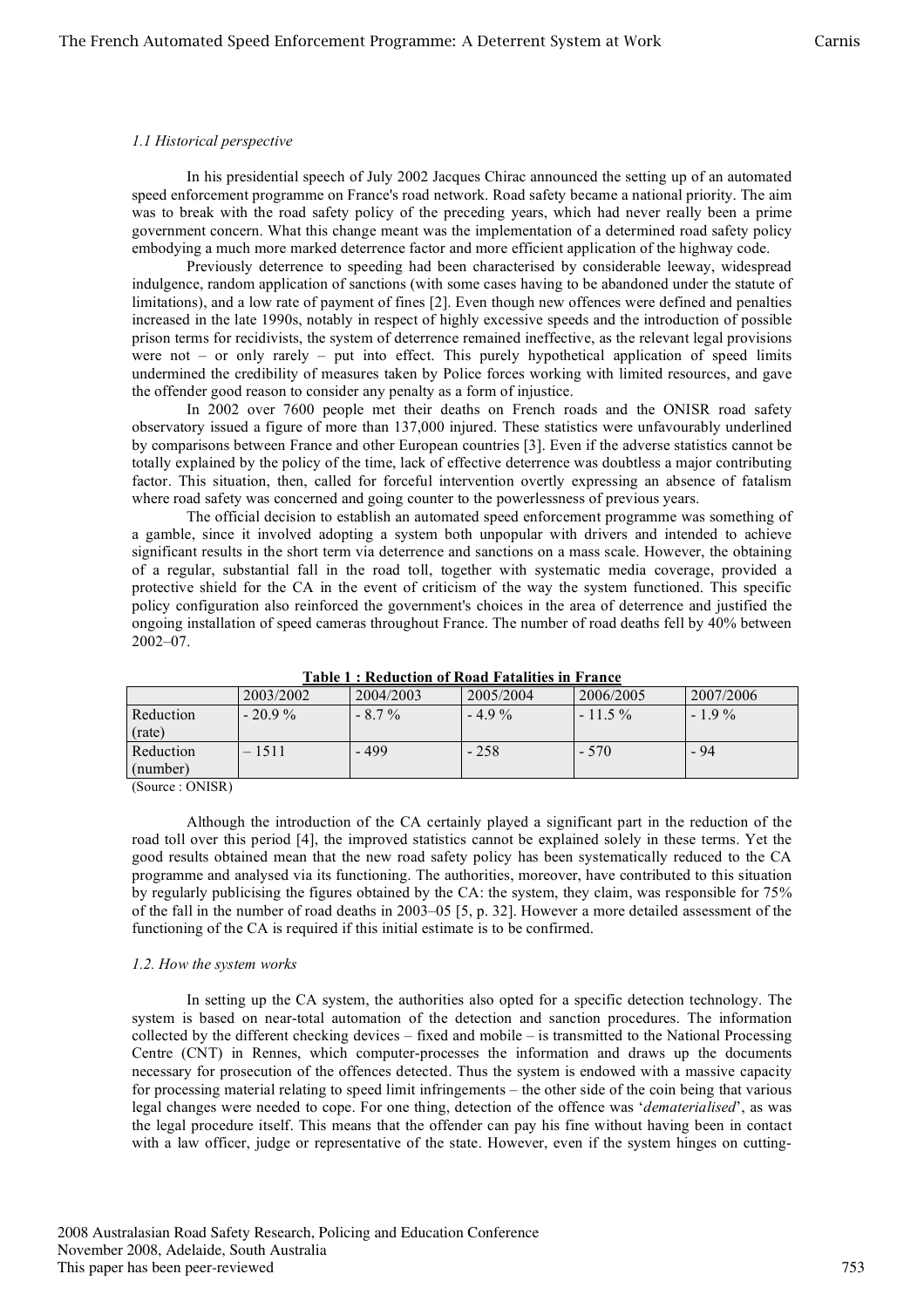edge technology and advanced automation of its procedures, the organisational side is not automated and calls for human intervention.

Thus it is that DPICA (Interdepartmental Automated Speed Detection Project) handles strategic functions (in the monitoring of the deployment and functioning of the system) and decision-making (in the deployment and sitting of the devices, signing of contracts, etc.). Headed up by a '*Préfet*' (prefect), this body also includes Police and Gendarmerie advisers, and analysts. The National Treatment Centre (CNT) includes, under the same roof, CACIR (Automated Centre for Observation of Traffic Offences), one of whose duties is to ensure observance of due process in respect of offences detected by the CA; and the associated companies responsible for processing incoming information, notifying offenders by mail, and ensuring payment of fines. CNT also monitors the actual running of the detection devices (cases of breakdown, vandalism, etc.). On the same site is the Infocentre (IFE), which provides the information needed for production monitoring and the establishment of indicators.

Operational management of mobile devices (in the deployment in the field, dispatching of information, etc.) is handled by the Gendarmerie and the National Police.<sup>1</sup> Providing these Police forces with automated speed-checking devices adds substantially to their surveillance capacity, but also requires regular availability of the necessary personnel, as well as in-the-field organisation of the system's use: choice of times and places, training of operators, etc. Thus providing small territorial units with an automated device can mean imposing a significant constraint: the need to use the device regularly can lead to heavy demand on limited personnel resources and thus hamper the effectiveness of such units in their other public safety and services to citizens. The result, then, can be a paradoxical situation. While automation is intended to free up resources, it can lead under certain circumstances to negative effects: whether to reduce the unit's room for manoeuvre in the public safety area or restrict the use of a costly piece of technology.<sup>2</sup>

### *1.3. Quantitative assessment*

The first automated radar devices began to be used in November 2003. Over the period 2004–06 the authorities decided to accelerate deployment of the system and install 500 new devices every year, the aim being to reach a total of 1500 by the end of 2006. However, technical problems relating to installation and such administrative issues as tenders and contracts, slowed realisation of these aims, and the total reached was only 1100. In 2007, installation of a further 500 devices was agreed, and in December of that year it was announced that 1850 devices were operational.<sup>3</sup>

In addition, the CA's sphere of intervention was no longer limited solely to automated speed checking: devices designed to check interdistances and observance of red lights are also planned. When the 'Interministerial' (interdepartmental) Committee on Road Safety met in February 2008, the government announced the introduction of 2000 more devices by 2012, as part of a campaign to bring the annual number of road deaths down to 3000. 4

At the end of 2007 the number of automated radar devices in use comprised 39% mobile and 61% fixed. Since the creation of the CA the authorities have been trying to adhere to a proportion of 1:3 unsignalled mobile devices, in the interests of specific deterrence, and 2:3 signalled fixed devices in the interests of overall deterrence. The intention is to combine a crackdown of enforcement with driver education.

Closer analysis of the deployment of checking devices between 2003–07 shows the existence of desynchronised phases for the installation of fixed and mobile devices. (Graph 1) Thus, the rate at which fixed devices (FR) were installed was relatively high in 2005 (+400), but was lower in 2006 and 2007 (+210 and +270 respectively). In the case of mobile devices (MR), deployment was high in 2005 (+217) and 2007 (+335). Thus the real rise of the CA took place during 2005, that is to say over a year after its official launch. Its growth accelerated during 2007 largely because of the addition of mobile devices. This figure must be considered in relation to changes in the road toll, which began falling markedly in 2003; this justifies further investigation of the deterrent effect of the CA and the existence of this disparity.

<sup>&</sup>lt;sup>1</sup> France has two national Police forces: the National Police, which is the main civil law enforcement agency, with primary jurisdiction in cities and large towns; and the military Gendarmerie, with primary jurisdiction in smaller

<sup>&</sup>lt;sup>2</sup> Interview carried out on 28 April 2008 with a high-ranking officer of the Gendarmerie Nationale.<br><sup>3</sup> Information provided by DPICA in April 2008.<br><sup>4</sup> Press kit from the 'Interministerial' (Interdepartmental) Committee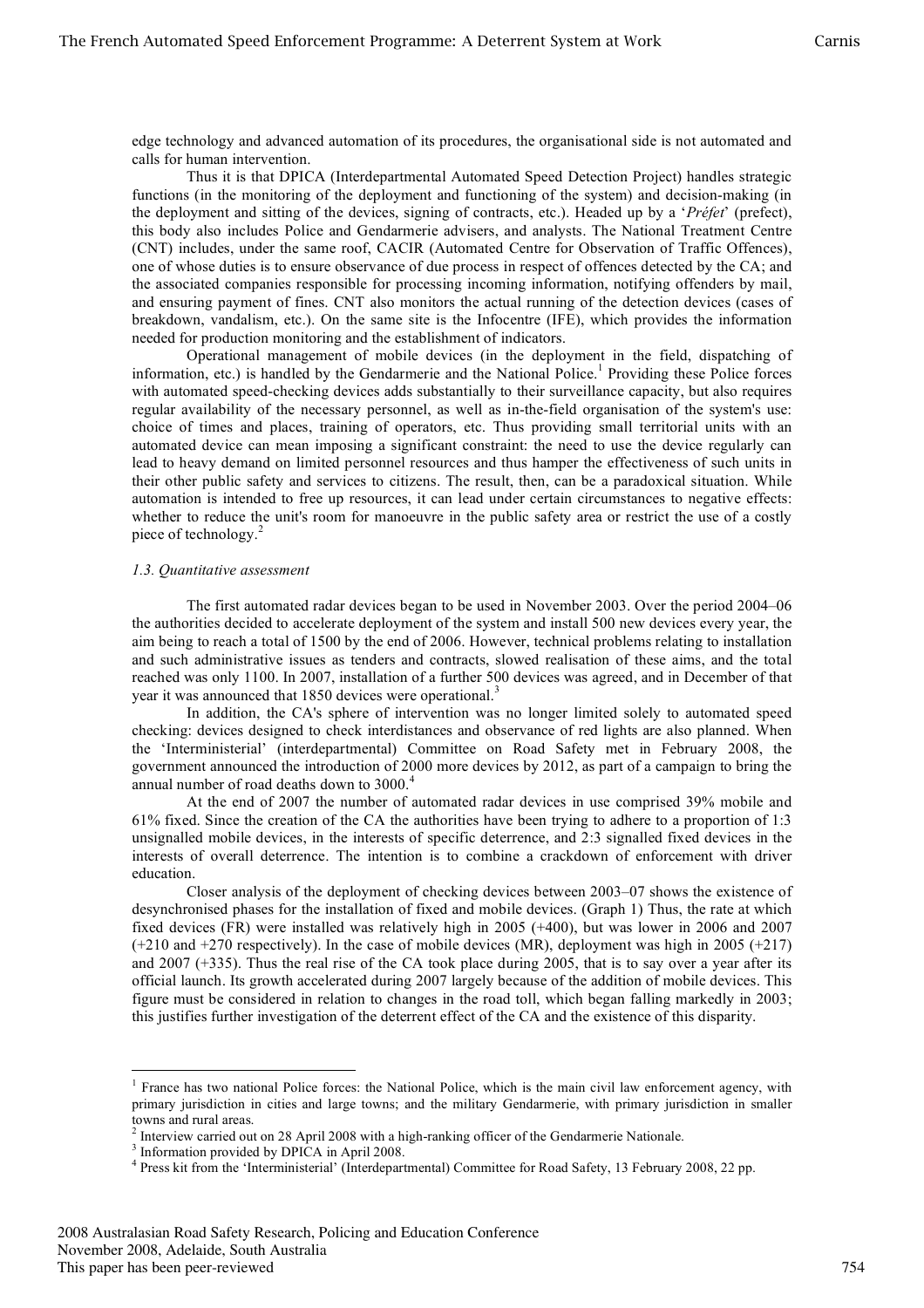



(Source: DPICA 2008)

## **2 Initial analysis of CA deterrence production**

The CA has brought a substantial increase in the capacity to check driving speeds and detect infringements. An analysis in terms of production highlights the reaching of a saturation point [6, p.6] and allows for the drawing of a number of strategic lessons.

## *2.1. Increased surveillance of drivers*

In 2007 some 14.7 million infringements were signalled by messages from the automated speed checking system. <sup>5</sup> These messages indicate that the apparatus in question has been triggered and taken a photograph of a speed limit offender. (Graph 2) However, such a message is not necessarily followed by the imposing of a fine. Some of the photographs prove unusable for various reasons – illegible number plates, presence of several vehicles, vehicles registered outside France – and consequently the message does not give rise to legal action.

Analysis of this series confirms and underscores the increase in the extent of the system during 2005, and its continuation until mid-2006. Since then the system's production has been fairly stable, despite the installation of new apparatuses. The series also reveals peaks during summer: this can be explained by the higher number of journeys on parts of the road network where users are more or less unfamiliar with checking points.





(Source: DPICA 2008)

 <sup>5</sup> Data provided by DPICA, April 2008.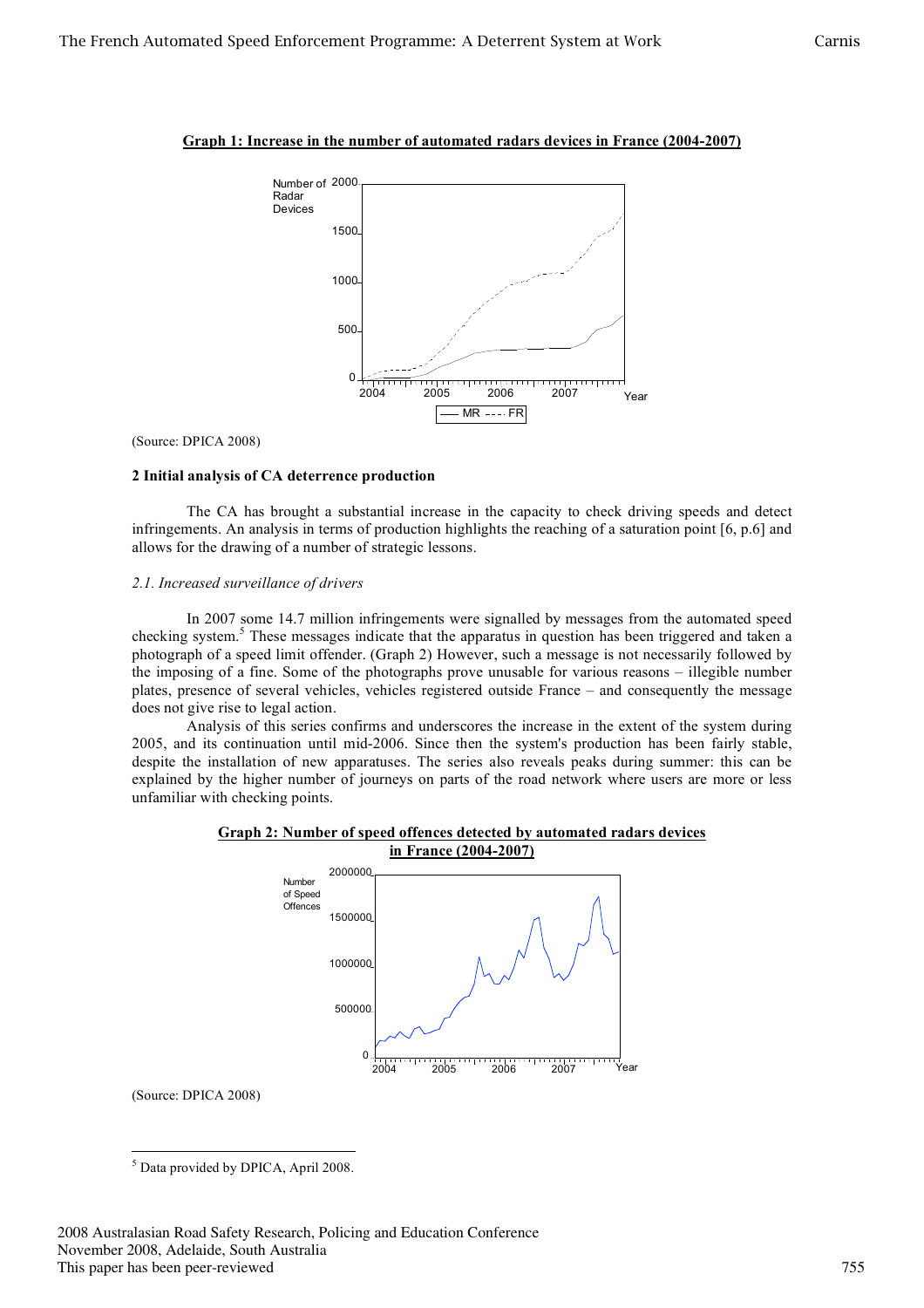Over the period 2003–07, some 18 million speed limit infringements were registered by the automated system. A speed offender has to pay a fine and suffers from a loss of points on his driving licence. Given that the number of driving licences in France is around 40 million, this means that on average the CA led to 15% of drivers being charged with speeding in 2007. Moreover massive detection of offenders also has produced a closely connected effect in the form of increased driving by persons whose licenses have been suspended. In 2006 almost 69,000 licenses were cancelled. These figures highlight the impact of the deployment of this kind of system on society.

Analysis of the changing number of fines recorded by the CA confirms the observation of the number of infringements detected. (Graph 3) The decline in the rate of increase of fines imposed begins early in 2006 – despite the presence of more devices. The number of fines increased by 290% between 2004 and 2005, by 41.5% between 2005 and 2006, and only by 14% between 2006 and 2007.

**Graph 3: Number of Infringement Notices issued by the CA**



(Source: DPICA 2008)

*2.2. Decreasing marginal returns and average production: an economic analysis of the production of the deterrent device.*

Well known to economists who analyse productive phenomena and entrepreneurial activity, the law of decreasing marginal returns states that beyond a given point, in a production system with fixed and variable inputs, each additional unit of variable input yields less and less additional output [7, p. 162 and ff.]. If we take the CA as giving rise to a kind of production – fines imposed, for instance – with the number of checking devices constituting the associated production factor, the marginal increase in the number of fines imposed during ongoing deployment of the device is necessarily going to diminish. Graph 4, which brings together the number of fines imposed by the CA and the number of devices being put into service, confirms the predictions of this law. Thus it would seem that the system has reached saturation point. This means that, all things being equal, the number of fines imposed will increase only slightly despite the increase in the number of devices. The threshold will stabilise at somewhere between 600,000 and 650,000 fines monthly, i.e. an annual total of between 7.2 and 7.8 million, while the figure for 2007 was 6.7 million. This fall in the productivity of the deterrent device indicates that gains in terms of damage avoided and lives saved will become harder and harder to obtain. In the future, then, a fixed decrease in the number of victims will demand proportionately greater resources.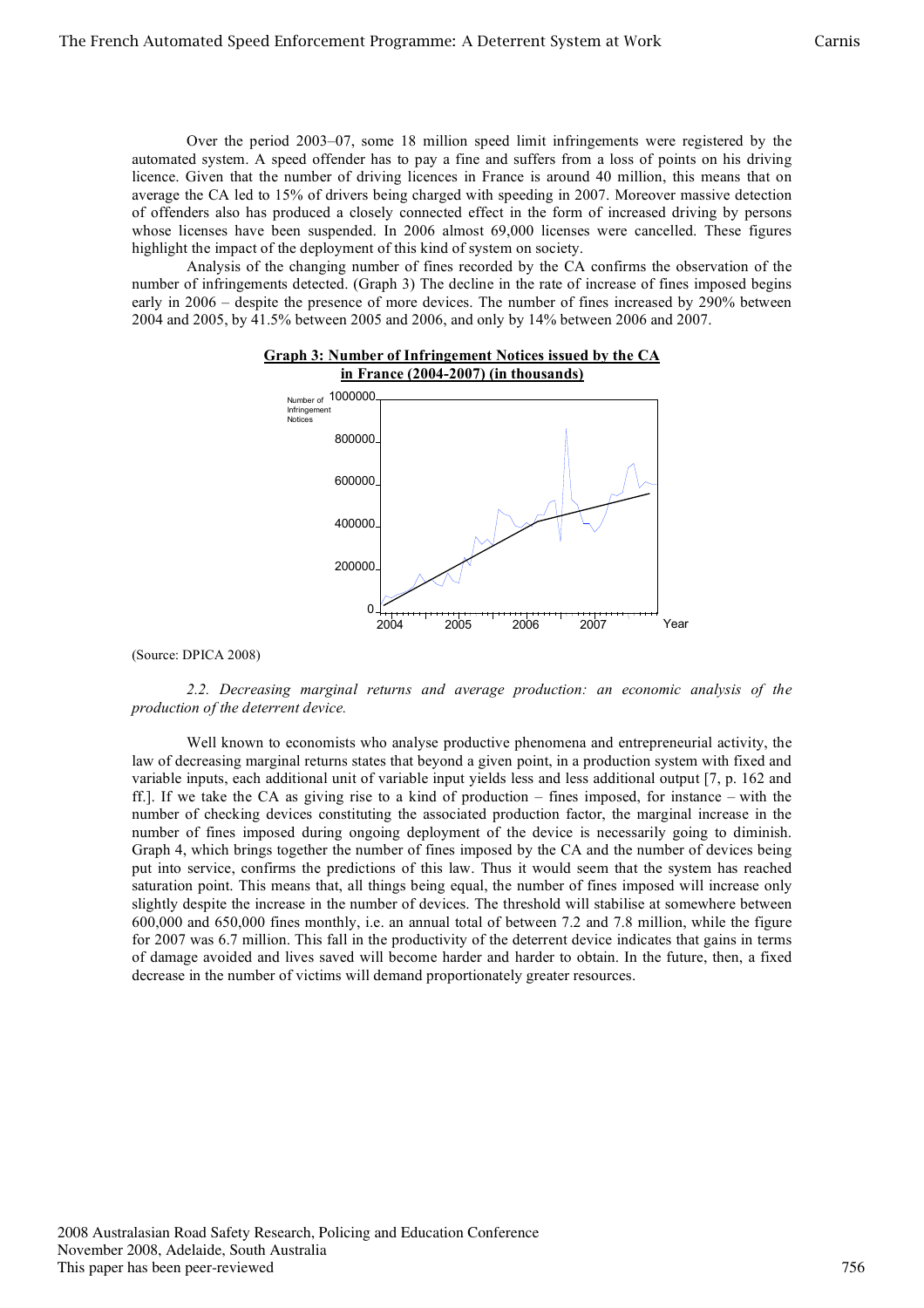

**Graph 4: Marginal Return for the Infringement Notices issued by CA**

Examination of average productivity for each type of device – defined as the total number of infringements registered per device – allows us to refine this initial analysis. Average productivity has been dropping steadily since the system came into force. For 2007 this average productivity was around 400 infringements per month (average per operational device over one full year<sup>6</sup>). (Graph 5) We should, however, make a distinction between the productivity of fixed devices (315) and that of mobile ones (568). Average productivity of mobile apparatuses is 80% higher than that of fixed ones. This difference can doubtless be largely explained by the fact that the presence of mobile devices is not signalled, this making it harder for drivers to spot them.





The analytical approach consisting of presenting the imposing of fines as a productive activity (in the sense that a productive structure exists) that varies in line solely with the variation of a specific production factor, must be reconsidered in the light of the lessons to be learnt from economic analysis of crime [8]. The goal of the checking system is to produce deterrence, i.e. to deter the driver from breaking the speed limit. An increased effort at detection means that the potential sanction (probability of being caught  $\times$  possible sanction) also increases, which must lead to a reduction in the number of offences committed. In consequence the total number of sanctions depends positively on the intensity of detection efforts (number of devices installed *(q)*) and negatively on the behavioural response of drivers*(c(q))* to the increase in detection *(q)*. As a result, average productivity in terms of sanctions per apparatus increases if the effect associated with the increased detection capability is greater than that of the deterrence. The

<sup>&</sup>lt;sup>6</sup> The total number of checking devices on 31 December of a given year does not signify that all of them have been functioning all year. A device installed in July of that year will be considered as a unit in the calculation of the total, while it will be considered in functional terms as a half-unit. My analysis here is based on functioning and does not cover the actual availability of the devices (breakdowns and vandalism in the case of fixed devices, duration of use for mobile ones). This is because the relevant information had not been provided.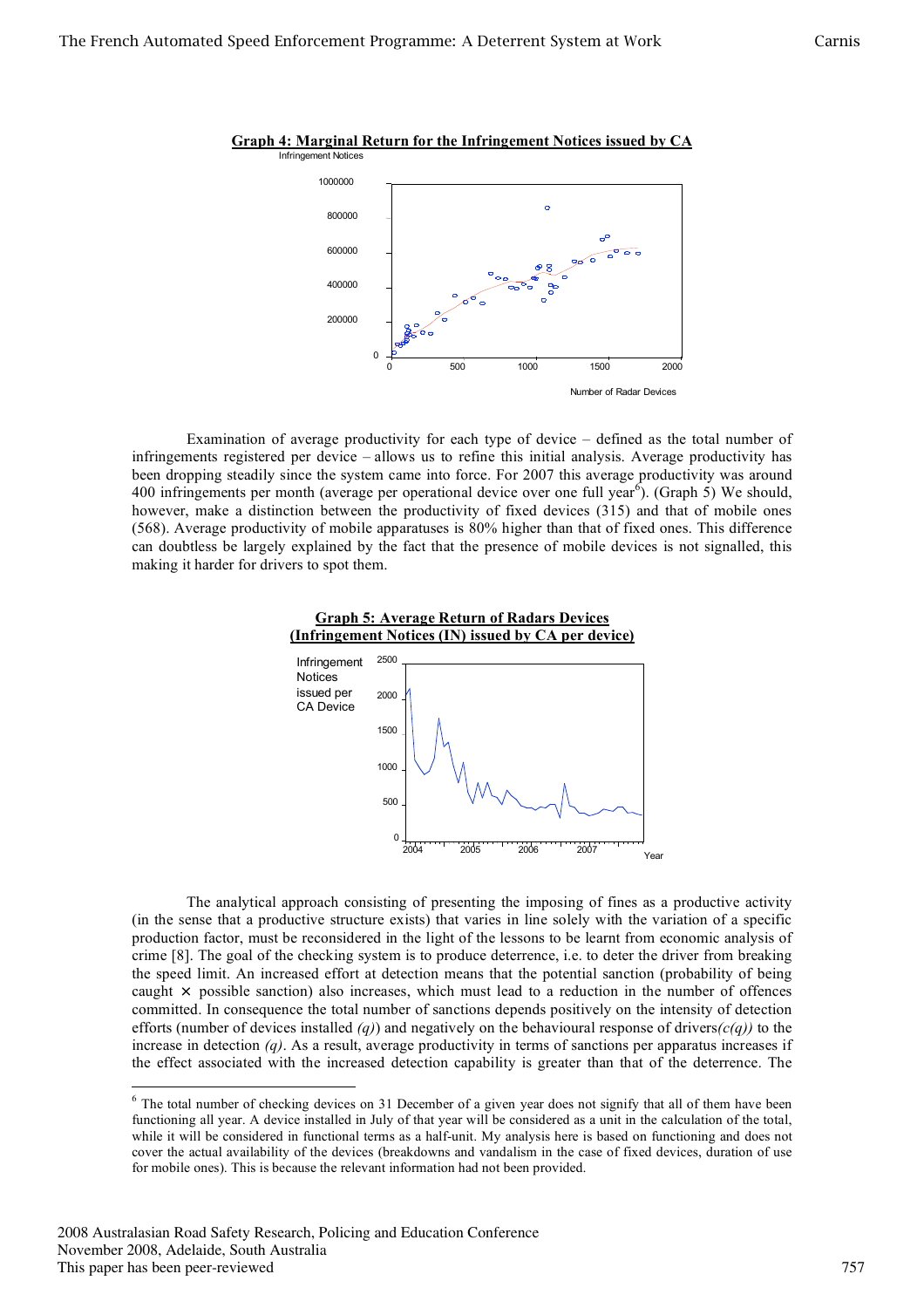effect in terms of volume must be greater than that in terms of value. Average productivity decreases when, all things being equal, the deterrent effect is greater, which would seem to be the case with the CA system.

#### *2.3. Some strategic lessons*

Analysis in terms of average productivity can be honed by making a distinction between the kinds of devices used. The authorities opted for fixed devices as a means of producing overall deterrence. As part of this approach, the checking points are appropriately signalled in advance and are also listed on special Internet sites. Analysis of the average productivity of fixed devices reveals a rapid, steady decrease: where the figure was once around 1450 monthly violations per device, by 2007 it had dropped to 315. This rapid decline can be explained both by the deterrent effect – simultaneously linked to the high level of visibility of the fixed devices and the impressive territorial coverage they represent –and by drivers' ability to learn to spot checking points and foil the devices [9; 10 ; 11]. So what is needed here is closer study both of the effects associated with driver behaviour – the strategy ultimately adopted – and the spatial and temporal halo effects [12]. Other research stresses that fixed devices mainly produce local deterrence [13, p. 20]. The territorial coverage allowed by the sheer number of devices doubtless helps produce a broad – but limited – deterrence effect. It could be said that use of fixed apparatuses has reached the limits of its efficiency.

Deployment of mobile devices obeys a different rationale: that of producing specific deterrence. For the authorities the goal is to establish an effective, retributive policy. Average productivity for mobile devices remains steady at around 560 violations per month. The fact of not being signalled makes the checks in a sense random and hard to predict. This prevents drivers from modifying their behaviour and easily eluding the checking device. The randomness of these checks and their increasing use doubtless explain the steadiness of productivity. Another theory has it that the mobile device enables detection of the drivers the most inclined not to observe speed limits; if accurate, this would underscore that the two enforcement modes are complements,<sup>7</sup> and would also indicate a residual deterrence capacity on the part of the system. At the same time, for these devices to be optimally effective, attention must be given to the way they are used by Police forces.

### **3. Initial analysis of the deterrent effect of the CA on driving speeds**

The French authorities possess statistical information pointing to a significant fall in driving speeds and a marked shift in drivers' choices regarding speed. Modelling of the deterrent effect shows the impact of the CA on driving speeds and the number of speed limit violations. This deterrent effect could be reinforced in the future via identifiable sources of deterrence.

### 3.1. General assessment

Examination of the changes in average speeds, regardless of the road network and type of vehicle, points up a marked drop since 2002 [2]. The overall average speed indicator drawn up by ONISR was 81.6 kph in the third quarter of 2007, whereas it was 90.5 kph in the first quarter of 2002.<sup>8</sup> Over the same period the average speed of private cars decreased by 10% on freeways (118.9 kph), by almost 13% for secondary roads (84.8 km/h), and by some 12% (80.4 kph) on main roads.

Significant results have also been obtained regarding the level of excess speed for each type of vehicle over the same period. The rate of infringements of more than 10 kph over the speed limit has fallen by 56% for private cars, by more than 33% for motorcycles and by 36% for trucks. In addition extreme speeding excesses (30 kph over the speed limit) are now much fewer, representing less than 1% of all speed limit violations in 2007.

Without going into changes in speed habits in any further detail, it is important to look at the origins of this significant decrease. Interestingly, the drop in traffic speeds began during 2002, whereas the speed enforcement programme took effect in the last third of 2003. Thus half the gains identified by

 $<sup>7</sup>$  What would be interesting here is information regarding the levels of excess speed registered by fixed and mobile</sup> devices. A comparison would then be possible and categories of offenders could thus be determined.<br><sup>8</sup> Observatoire National Interministériel de Sécurité Routière, *Observatoire des vitesses*, n°17, mars 2008.

www.securiteroutiere.gouv.fr/observatoire.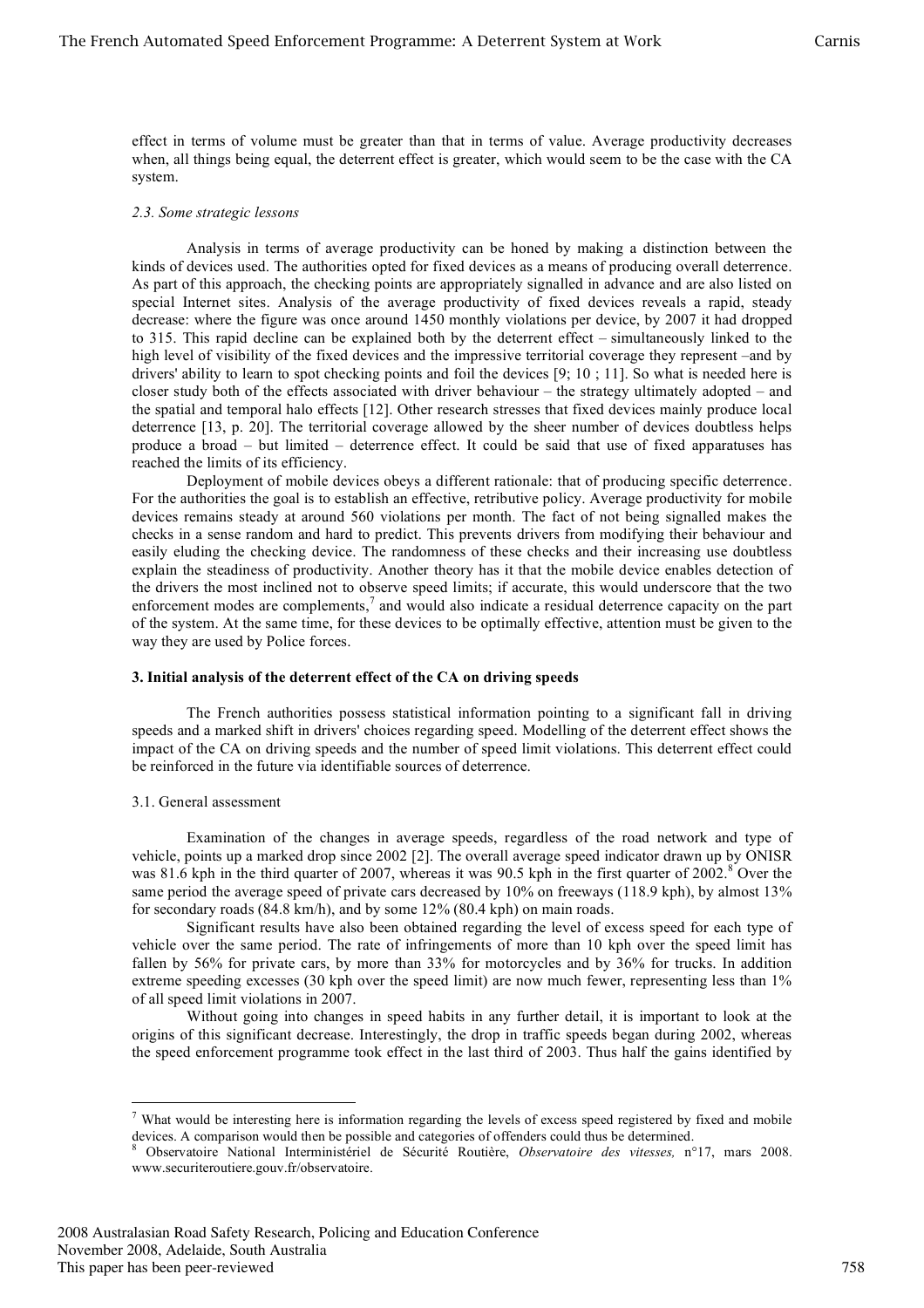the average speed indicator were obtained before the CA became operational. Only the gains for motorcycles came later, doubtless obtained thanks to an appropriate generation of speed cameras.

How, then, can this significant drop in speed be explained? Can it be put down to an anticipation effect triggered by president Chirac's speech and the subsequent decisions handed down by interministerial (indepartmental) committees? If so, implementation of the CA then reinforced this initial effect with further drops.

Recent increases in fuel prices have certainly contributed to the nationwide fall in driving speeds by changing driving habits: excessive fuel consumption caused by faster driving has become more expensive [14]. The rise in fuel prices has doubtless induced some drivers to opt for lower speeds by squeezing their budgets. Thus this effect must have contributed to the overall decrease in driving speeds [15].

#### 3.2. An attempt at modelling

The proposed model presupposes that the driving speed choices being made throughout the country hinge on the effectiveness of the automated enforcement system both fixed (FIX) and mobile (MOB), on traditional Police methods (TRA) and the price of fuel (FUE). The deterrence variables are defined as the logarithm of the number of violations produced by each device. (CSA) includes the automated system as a whole ( $FIX + MOB$ ), while (CA) designates the overall attempts at deterrence (CSA + TRA). The fuel price variable represents a weighted index of the price of diesel and petrol (according to their consumption level). Each variable must act negatively on the variables of driving speed  $(V)$ , as it pushes up the cost of higher speed. The speed variables are the synthetic index of the average speed *(AS)*, the rate of speed limit violation for private cars *(SE)* and the percentage of speed excess higher than 30 kph *(HSE)*.

Thus the model can be written as follows:

#### (1)  $V_t = c + FIX_t + MOB_t + TRA_t + FUE_t + u_t$

This model is relatively crude in that it relies on a limited number of variables and a small sample. Quarterly data available for the period 2003–07 has been used for this paper. The data relating to speed were generously provided by ONISR and those concerning the enforcement system by DPICA. Nonetheless the model fits with the approach used in earlier research modelling the relationship between the intensity of road safety surveillance and speed choices [16]. Graphs 6, 7 and 8 illustrate the close correlation between the different speed indicators and the attempts at deterrence.

### **Graph 6: Correlation between the Average Speed and the number of Infringement Notices issued by the CA**



This paper has been peer-reviewed November 2008, Adelaide, South Australia 2008 Australasian Road Safety Research, Policing and Education Conference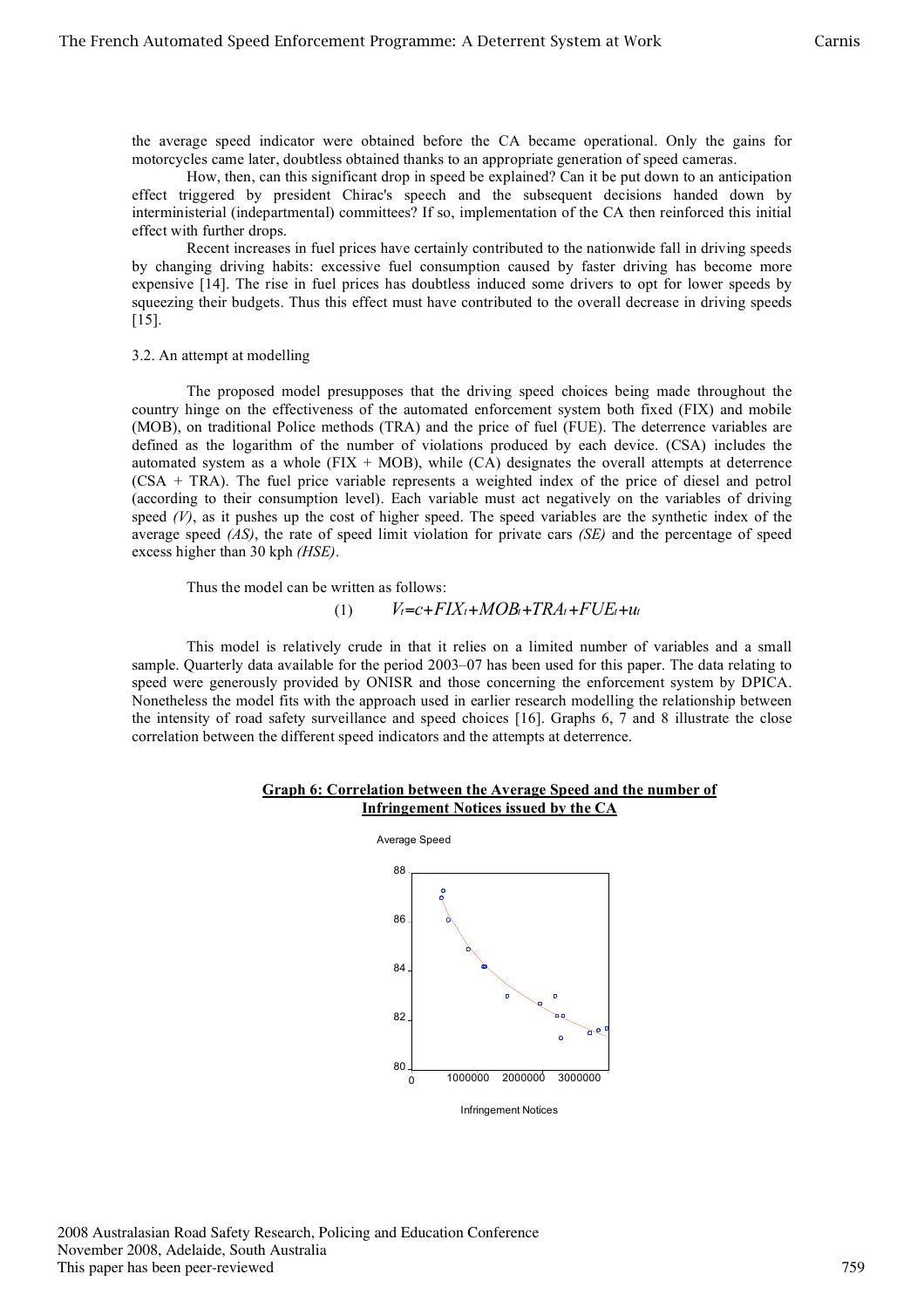

# **Graph 7: Correlation between the Rate of Speed Violations for Privates Cars and the Number of the Infringement Notices issued by CA**

Infringement Notices





Infringement Notices

The explanatory average speed model shows the existence of a "basic traffic speed" of around 90 kph, thus confirming the results of earlier studies [17 ; 18]. The variables as a whole behave as expected: they act negatively on the average speed. The rise in fuel prices pushes up the cost of fast, fuel-consuming driving and this leads to a reduction in average driving speeds. The fact remains, however, that this effect is of little significance from a statistical point of view.

The effects of the deterrent variables on speed fit with the theory. A higher level of Police enforcement leads to slow traffic speeds. The deterrent effect of the CA (making no distinction between mobile and fixed devices) is significant. When the effects are separated according to the type of device, the mobile variant produces the most marked deterrence. By contrast, traditional enforcement methods seem to have little effect on average driving speeds. When the deterrent system is considered as a whole, the deterrent effect is the highest of the three suggested regressions, while the fuel variant becomes positive! Regarding this last regression, the deterrent variable would seem to capture part of the gains linked to fuel prices.

This first regression suggests the different enforcement devices are complements. Their interaction increases the total deterrent effect. It also underscores the effectiveness of the French strategy of intelligent policing based on a complementary-modalities division of labour, within which traditional enforcement appears to play an important backup role.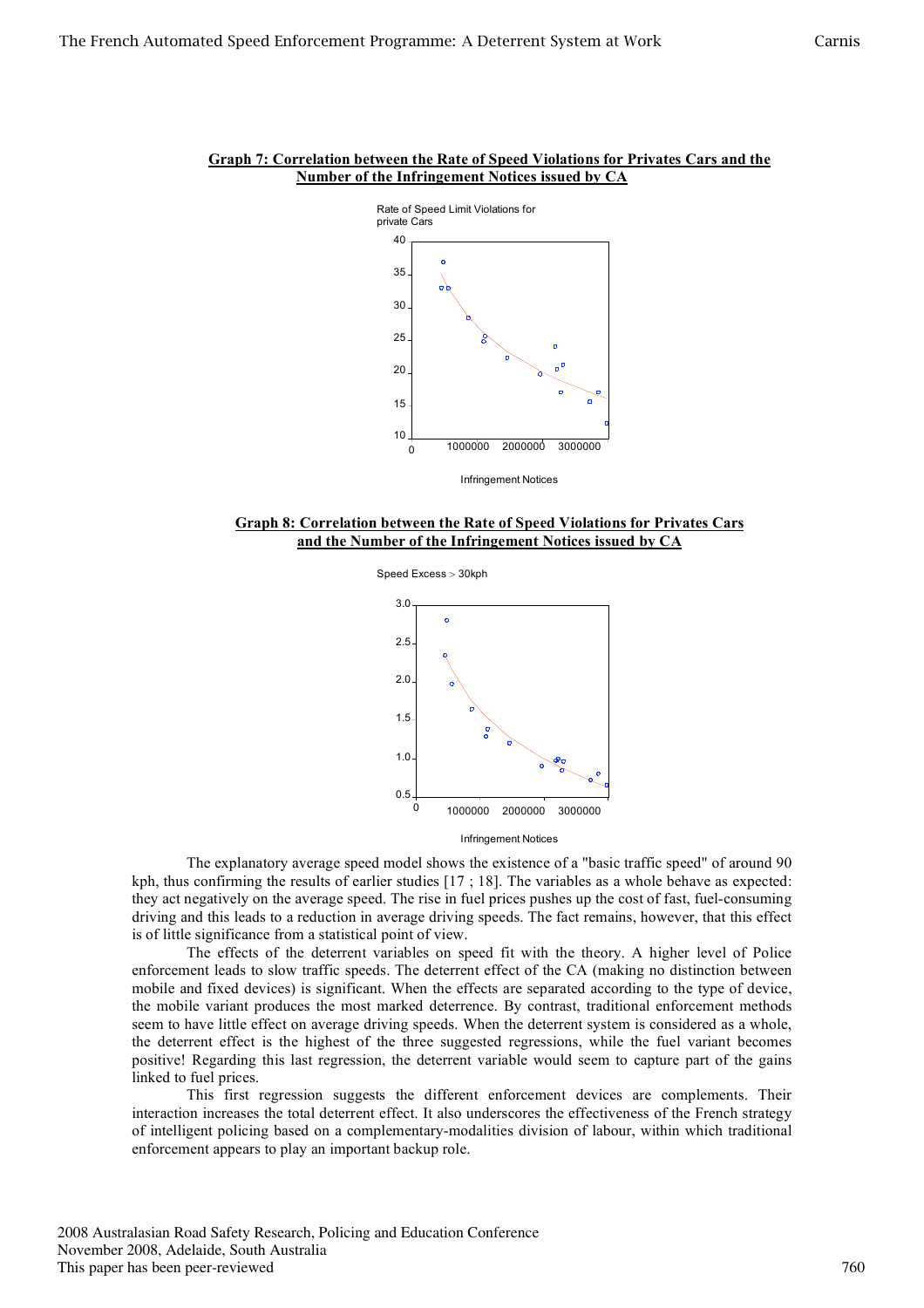When the explanatory variable is that of the percentage of drivers exceeding the speed limit *(SE)*, the preceding results can be refined. The regressions emphasise the vital role of mobile devices in the deterrence process. The fixed devices and traditional enforcement methods present effects that are of little significance statistically. There is behavioural adaptation on the part of drivers who, once they know where fixed devices are located, can foil them by slowing down at the checking point and then speeding up again. The halo effect is restricted to a few hundred metres around the checking point [4, p. 3]. It would also be a good idea to examine Police practices in respect of traditional enforcement: do margins of tolerance persist and if so, to what extent? The model confirms the impact of the enforcement device, which thus fulfils its purpose by deterring potential offenders. And once again it confirms that the different checking strategies are complements.

The results for the model explaining very high excess speeds *(HSE)* (30 kph above the speed limit) converge as they advance. The fuel variable plays a significant part in offender behaviour, and traditional enforcement also contributes to the deterrent process. Thus the effect of the CA is also confirmed. Fixed devices seem a more effective deterrent than mobile ones, with the large number of devices in operation throughout the country having a calming effect on driving practices. Interaction between automated and traditional enforcement seems essential if the deterrent effect is to be heightened, as it enables close gridding of the road network, multiple modalities and numerous enforcement points. The margin of tolerance effect no longer seems to play a part in relatively extreme speed infringements.

To sum up these initial, exploratory results: the model confirms the deterrent effect of the CA with different effects according to the type of devices (fixed or mobile) and the type of offender. Given that its use is signalled and currently applies to the entire national territory, the fixed device crucially allows for a calming effect on driving behaviour (i.e. on average driving speeds) and an influence on drivers prone to extreme violations of the speed limit. A deterrent effect on offenders has also been identified in respect of mobile devices, which seem particularly useful in the case of infringements of less than 30 kph. Their impact on major speed violations is real, but they do not appear to be the most appropriate modality. In fact this result needs to be used prudently, for the recent increase in the use of this modality and the ongoing establishment of usage protocols by the Gendarmerie may lead to modification of these initial conclusions. Traditional methods appear to be a vital component of overall enforcement. Their deterrent effect has been identified, even if it is not always statistically significant. In consequence these initial results militate in favour not only of maintaining current combination of speed enforcement strategies, but also of drawing up real strategic emphases for definition of an intelligent policing policy. These are the necessary preconditions for a significant, lasting effect on road user behaviour choices.

The different speed enforcement strategies raise a number of questions regarding the importance of deploying visible enforcement devices – fixed and signalled automated apparatuses, and the traditional method using identifiable vehicles – and the extent of such deployment; and others concerning the need for maintaining the personal contact with offenders that is only possible via traditional methods involving direct interception. Research exists which stresses the need to take account of drivers' perception of the likelihood of being caught as part of their decision-making [6, p. 11-12]. Also needed is closer study of the impact of enforcement modalities and visibility on driver choices [19], together with the consequences for the functioning of the automated system. Other investigations related to the impact of in-car GPS equipment enabling to give the position of fixed radars could also improve the speed enforcement policy.

#### *3.3. Sources of deterrence*

Both production analysis of the CA system and the proposed econometric model bring to light a real deterrent effect on speeds practised, speeding violations, and extreme speed excesses. Do other sources of deterrence exist? In other words, do the authorities have room to move in terms of improving the deterrent effect of the system they are in charge of?

An initial source exists in relation to improving the quality of the system's output. Even if the devices have provided some 14.7 million infringement messages, only 6.98 million fines have been imposed. Overall, then, only 47% of the violations registered result in legal action. Improvement of the quality of the photos is thus a major potential source of increased deterrence, given a constant number of devices. The authorities are currently working on improvements to the system's operational quality and to this end have undertaken a quality control approach.

A second potential means of increasing deterrence consists in improving the device's detection ability and the capacity to take action against offenders. Part of the current stock of operational devices only takes photos of approaching vehicles, a method which de facto excludes detection of speeding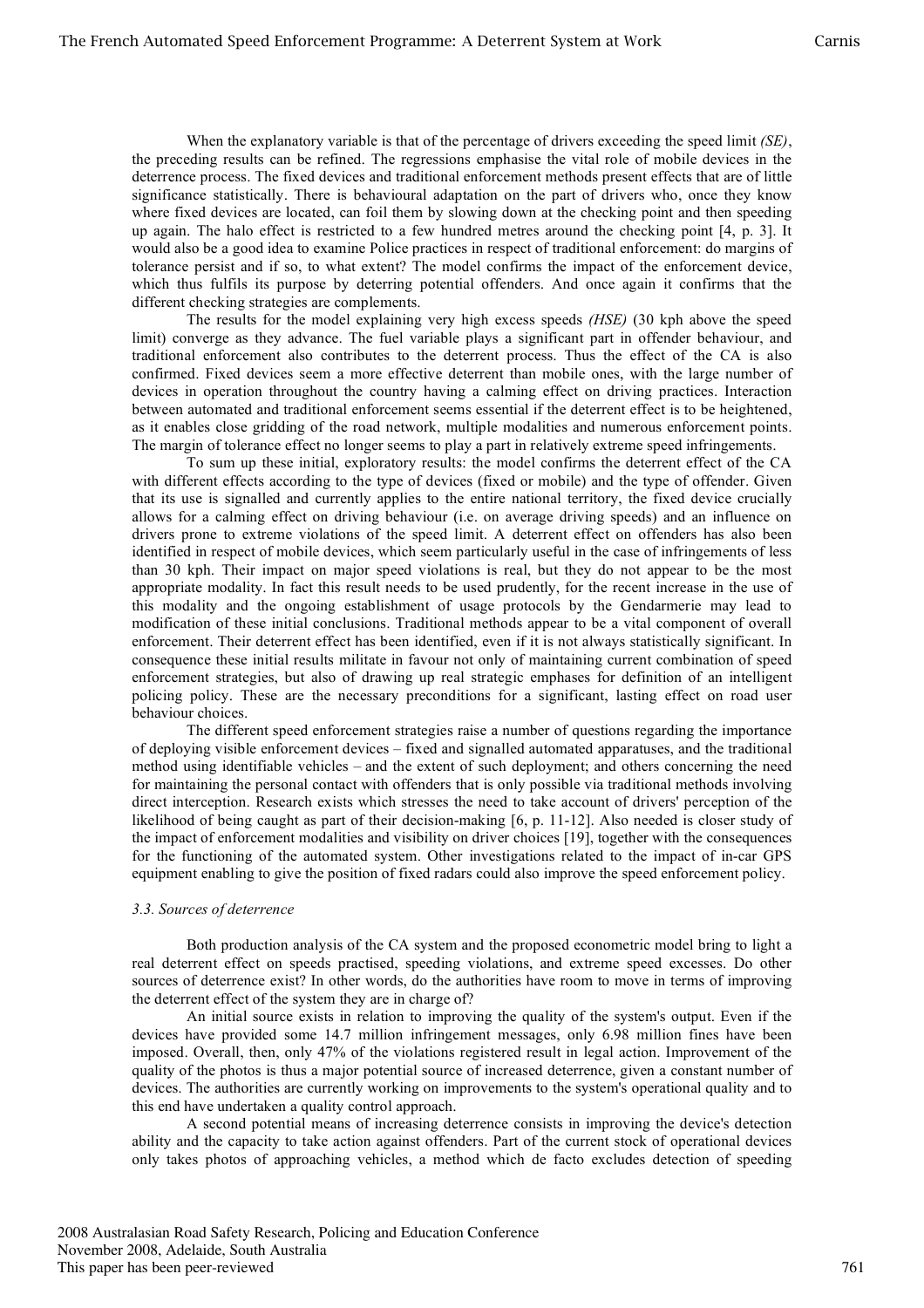motorcycles, as the latter have a single number plate attached to the rear. The introduction of a new generation of devices which takes photos from behind – and thus registers the rear number plate – now means that offenders in this category can be identified. This development should be accelerated, as it will lead not only to increased effectiveness but also to equitable treatment for all road users. Another avenue to be followed up is proceedings against foreign drivers, who at present enjoy immunity: legal action is restricted to France's national territory. Bilateral negotiations are now under way with the countries on France's borders, with a view to putting an end to this situation. Like the first resource, this one hinges on improvements to the devices without necessitating any increase in their number.

The third source involves maintaining traditional enforcement while bolstering its effectiveness. Automated checks and the use of Police officers to implement them should not be to the detriment of these methods. There is much to be learnt from the British situation in this respect [20]. A distinctive characteristic of the French situation has to do with the relationship between the automated and the traditional enforcement: they are complements. Personnel must be maintained at current levels, their equipment improved, and their deployment in the field angled towards violations whose detection cannot be automated. This relationship would thus enable intelligent traffic policing, as it is based on an appropriate division of labour with implications going beyond the sole issue of speeding infringements.

A fourth source hinges on the strategic emphases of the automated system, one of which is the signalling of the location of checking devices. Should such signalling be done away with completely or extended to all devices? At present France has no definitive answer to this question. A useful approach here would be to look into the alternative choices of signalling – a specific place? a zone? a signal before or after the checking point? – as these could constitute an intermediate response falling between total signalling or elimination of all signals [13]. Australian enforcement programmes raise interesting possibilities in this regard. Another adjustment feasible for the authorities would involve modifying the makeup of the stock of detection devices. If their aim is to escalate the punitive aspect of the system, they could opt for increasing the number of mobile devices. However, such a decision would call for consideration of the organisational consequences for the Police forces in charge of operational implementation. The authorities have to come to terms with a form of interdependence founded on a subtle balance between the educative and the punitive on the one hand, and completely automated, independent modalities and action requiring the cooperation of external organisations on the other. This balance has led to a form of consensus resulting from a trade-off between the social acceptability of the system and its effectiveness as deterrence. Improvement of this deterrence must be sought without leading to loss of its social legitimacy and to the destabilising of the system.

#### **Conclusion**

The automated speed enforcement system, established in France, during 2003 represents a determination on the part of the authorities – with broad public support – to break with past practice in policy terms. One of the intentions was increased respect for the victims of road accidents and their families in situations in which the person responsible – the killer in some cases – too often went unpunished. The issue, then, was justice. Deployment of the system quickly resulted in favourable road safety statistics which confirmed the authorities' belief that they had made the right choice.

The institutional organisation of the CA – various ministries and the public and private sectors working together – and its working characteristics point to an innovative enforcement programme which many other countries with similar aims have taken as their inspiration. What seems absolutely necessary now is a detailed international comparison between the different systems – including Australian speed control programmes – in the interests of identifying their institutional diversity and best practices.

This paper proposes an innovative analysis in that it focuses on the production aspect of deterrence. This has brought out a number of lessons and raised various strategic issues. The effect on driving speeds and observance of speed limits are clearly established. However, much remains to be done, especially in respect of identifying the system's impact on the road toll.

### **Acknowledgements:**

The author thinks Préfet Debacq, Mrs. Ploebner (DPICA) and Mr. Boyer (ONISR) for their assistance and two anonymous referees for their comments. The usual caveat applies.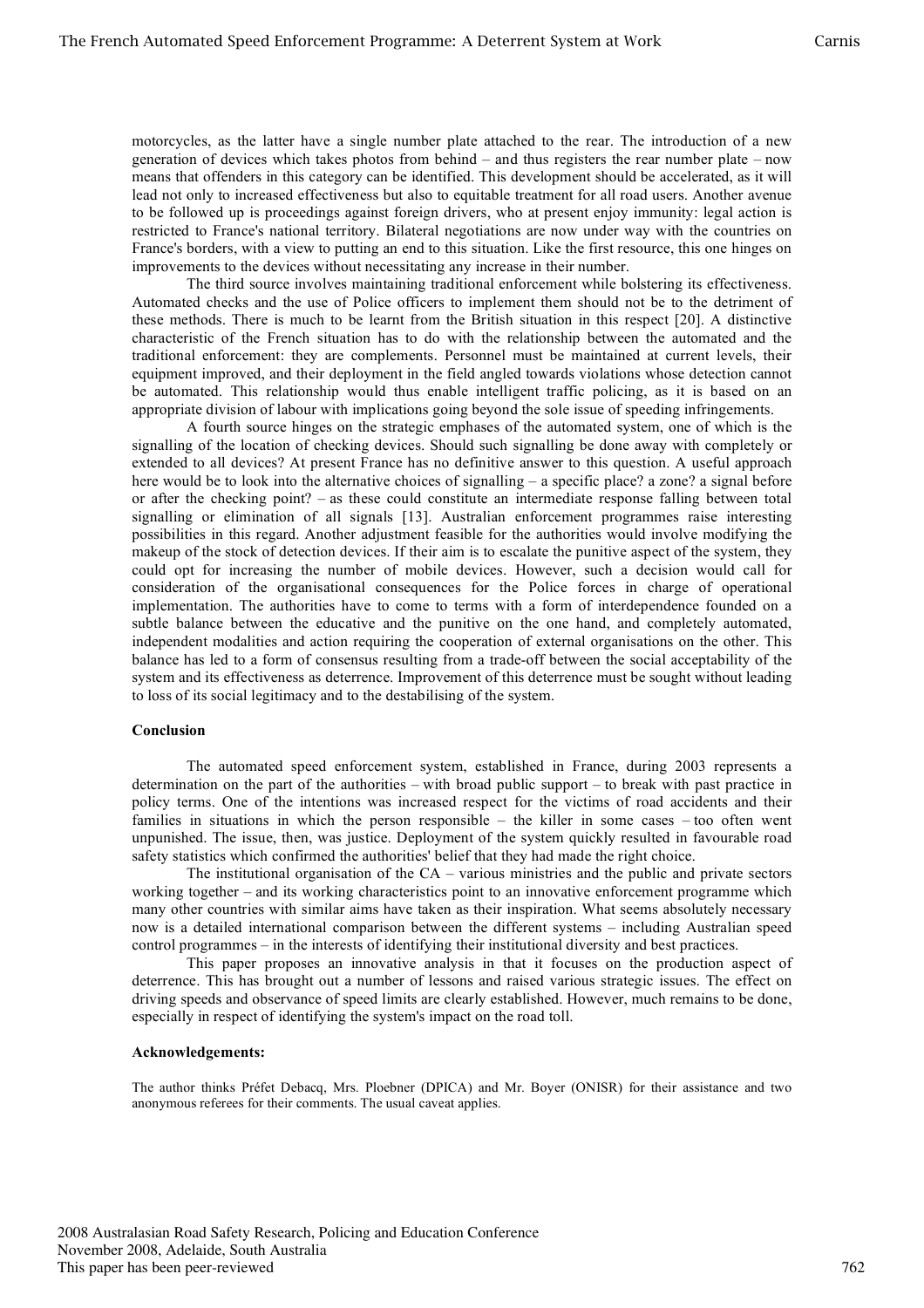# **References**

1. L Carnis, 'The Automated Speed Detection and Sanction System (CSA): An Initial Evaluation of its Application in France', Journal of Intelligent Transportation Systems, april 2008 (12)2: 75-85.

2. L Carnis, 'The French Automated Speed Enforcement Programme : First Results and Analysis', Proceedings of Australasian Road Safety Conference Research Policing Education Conference, 17-19 October 2007 (a), Peer-Reviewed Paper, Melbourne.

http://www.roadsafetyconference2007.com.au/finalpapers.php.

3. ONISR, La sécurité routière en France, Bilan de l'année 2002, La documentation Française, Paris, 2003.

4. ONISR, Impact du contrôle sanction automatisé sur la sécurité routière (2003-2005), Évaluation, Les rapports, Observatoire National Interministériel de Sécurité Routière, Paris, 2006.

5. ONISR, La sécurité routière en France, Bilan de l'année 2006, La Documentation Française, Paris, 2007.

6. M Elliott, J. Broughton**,** How Methods and Levels of Policing Affect Road Casualty Rates, TRL Report TRL637, 2005.

7. I M Kirzner, Market Theory and the Price System, D. Van Nostrand Co., Inc, 1963.

8. G Becker**,** 'Crime and Punishment: An Economic Approach', Journal of Political Economy, marchapril 1968 (78): 169-217.

9. C Corbett, F. Simons**,** The Effects of Speed Cameras: How Drivers Respond, Department of Law, Brunel University, 1999.

10. J L Monseur, J F Peytavin**,** Influence de l'utilisation de la CB sur le comportement des usagers de la route en matière de vitesse lors des contrôles de la gendarmerie, INRETS n° 94-41039, décembre 1995.

11. T BjØrnskau, R Elvik**,** 'Can Road Traffic Law Enforcement Permanently Reduce the Number of Accidents', Accident Analysis and Prevention, 1992 (24)5: 507-520.

12. L Carnis**,** 'L'apport de l'analyse économique au contrôle des excès de vitesse', Revue Politiques et Management Public, 2001a (19)2 : 83-103.

13. M Cameron, A. Delaney, K. Diamantopoulou, B. Lough**,** Scientific Basis for the Strategic Directions of the Safety Camera Program in Victoria, Monash University Accident Research Center, report 2003 n°202.

14. R Arthaut, 'Le budget transport des ménages depuis 40 ans, la domination de l'automobile s'est accrue', INSEE Première, 2005 nº 1039, septembre.

15. D C Grabowski, M A Morrissey, **'**Gasoline Prices and Motor Vehicle Fatalities', Journal of Policy Analysis and Management, 2004 (23)3: 575-593.

16. R Elvik**,** Cost-Benefit Analysis of Police Enforcement, The "Escape" Project, Working Paper 1, Project funded by the European Commission under the Transport RTD Programme of the 4<sup>TH</sup> Framework Programme, march 2001.

17. L Carnis, Entre intervention publique et initiative privée : une analyse économique en sécurité routière, une application aux législations sur la vitesse, Thèse de doctorat, Faculté des sciences économiques et de gestion, Université de Reims Champagne-Ardenne, 2001b.

18. M Moget-Monseur, M B Biecheler-Fretel, Le comportement de base du conducteur, un essai de conceptualisation du système de normes légales sociales de l'usager de la route, Cahier d'études ONSER, n°64, avril 1985.

19. F JØrgensen, H Pedersen**, '**Enforcement of Speed Limits, Actual Policy and Drivers's Knowledge', Accident Analysis and Prevention, 2005 (37): 53-62.

20. L Carnis**,** 'The Automated Speed Enforcement in Great Britain: Between a Technical Revolution and Administrative Continuity', International Review of Administrative Sciences, An International Journal of Comparative Public Administration, 2007b (73)4: 597-610.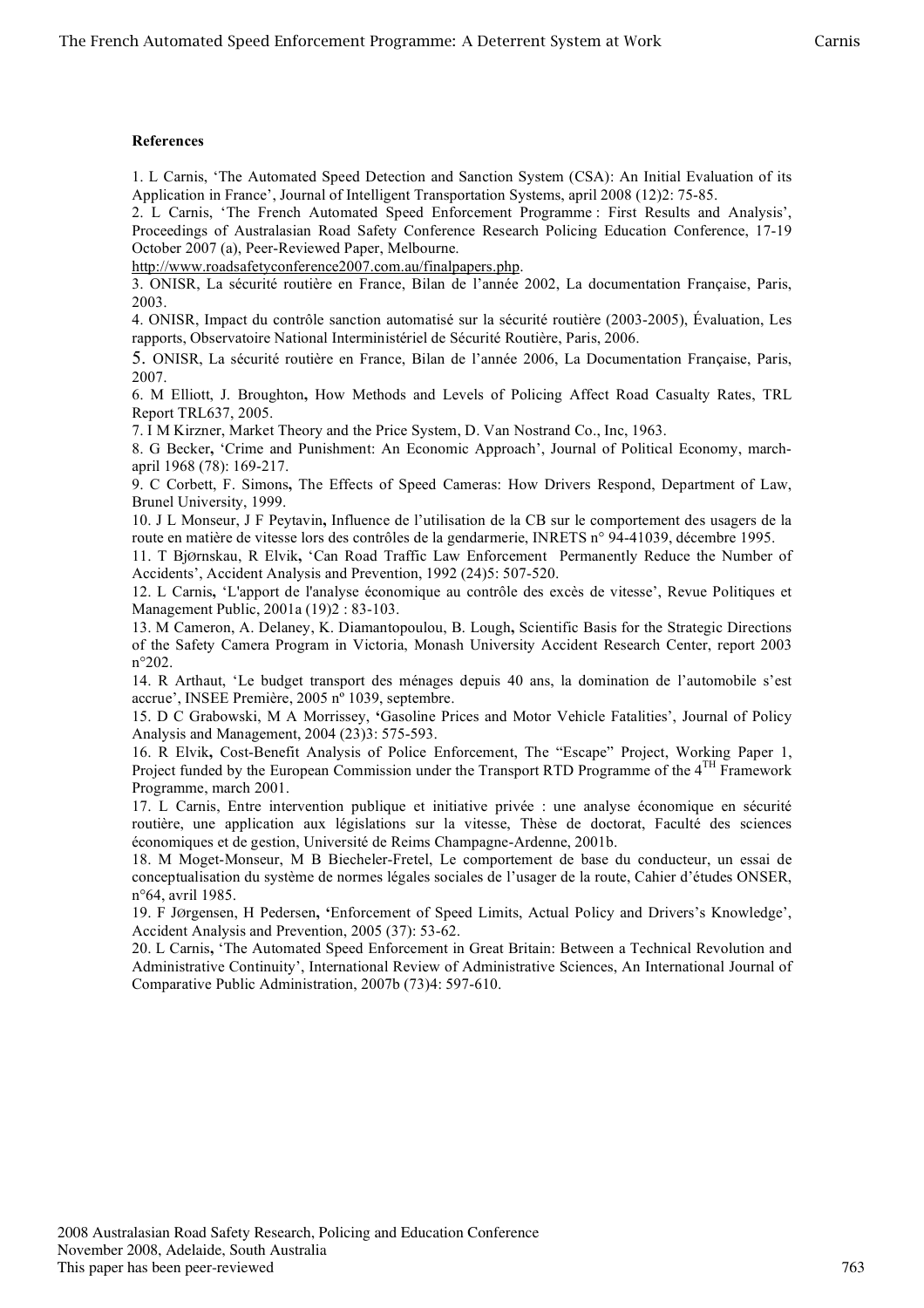# **Appendix**

| Dependent Variable: AS    |  |
|---------------------------|--|
| Method: Least Squares     |  |
| Included observations: 15 |  |

| Variable           | Coefficient | Std. Error            | t-Statistic | Prob.    |
|--------------------|-------------|-----------------------|-------------|----------|
| C                  | 108.6646    | 44.72000              | 2.429888    | 0.0334   |
| <b>LTRA</b>        | $-1.029194$ | 3.381767              | $-0.304336$ | 0.7666   |
| <b>LCSA</b>        | $-0.073358$ | 0.025055              | $-2.927863$ | 0.0137   |
| <b>FUE</b>         | $-0.073413$ | 0.011467              | $-6.402032$ | 0.0001   |
| R-squared          | 0.925254    | Mean dependent var    |             | 83.52667 |
| Adjusted R-squared | 0.904869    | S.D. dependent var    |             | 2.010496 |
| S.E. of regression | 0.620104    | Akaike info criterion |             | 2.105320 |
| Sum squared resid  | 4.229824    | Schwarz criterion     |             | 2.294134 |
| Log likelihood     | $-11.78990$ | F-statistic           |             | 45.38839 |
| Durbin-Watson stat | 2.067922    | Prob(F-statistic)     |             | 0.000002 |
|                    |             |                       |             |          |

Dependent Variable: AS Method: Least Squares Included observations: 15

| Variable           | Coefficient | Std. Error            | t-Statistic | Prob.    |
|--------------------|-------------|-----------------------|-------------|----------|
| C                  | 39.68167    | 59.77132              | 0.663891    | 0.5218   |
| <b>LTRA</b>        | 4.002123    | 4.434734              | 0.902449    | 0.3880   |
| <b>LMOB</b>        | $-0.070034$ | 0.043939              | $-1.593903$ | 0.1420   |
| <b>LFIX</b>        | $-0.042612$ | 0.028316              | $-1.504848$ | 0.1633   |
| <b>FUE</b>         | $-0.050769$ | 0.017976              | $-2.824313$ | 0.0180   |
| R-squared          | 0.942624    | Mean dependent var    |             | 83.52667 |
| Adjusted R-squared | 0.919673    | S.D. dependent var    |             | 2.010496 |
| S.E. of regression | 0.569815    | Akaike info criterion |             | 1.974191 |
| Sum squared resid  | 3.246891    | Schwarz criterion     |             | 2.210208 |
| Log likelihood     | $-9.806436$ | F-statistic           |             | 41.07194 |
| Durbin-Watson stat | 1.950658    | Prob(F-statistic)     |             | 0.000004 |

# Dependent Variable: AS Method: Least Squares Included observations: 15

| Variable           | Coefficient | Std. Error            | t-Statistic | Prob.    |
|--------------------|-------------|-----------------------|-------------|----------|
| C                  | 133.5596    | 4.848557              | 27.54625    | 0.0000   |
| LCA                | $-3.876466$ | 0.517208              | $-7.494978$ | 0.0000   |
| <b>FUE</b>         | 0.032880    | 0.017754              | 1.852029    | 0.0888   |
| R-squared          | 0.972586    | Mean dependent var    |             | 83.52667 |
| Adjusted R-squared | 0.968017    | S.D. dependent var    |             | 2.010496 |
| S.E. of regression | 0.359552    | Akaike info criterion |             | 0.968940 |
| Sum squared resid  | 1.551331    | Schwarz criterion     |             | 1.110550 |
| Log likelihood     | $-4.267052$ | F-statistic           |             | 212.8675 |
| Durbin-Watson stat | 2.665197    | Prob(F-statistic)     |             | 0.000000 |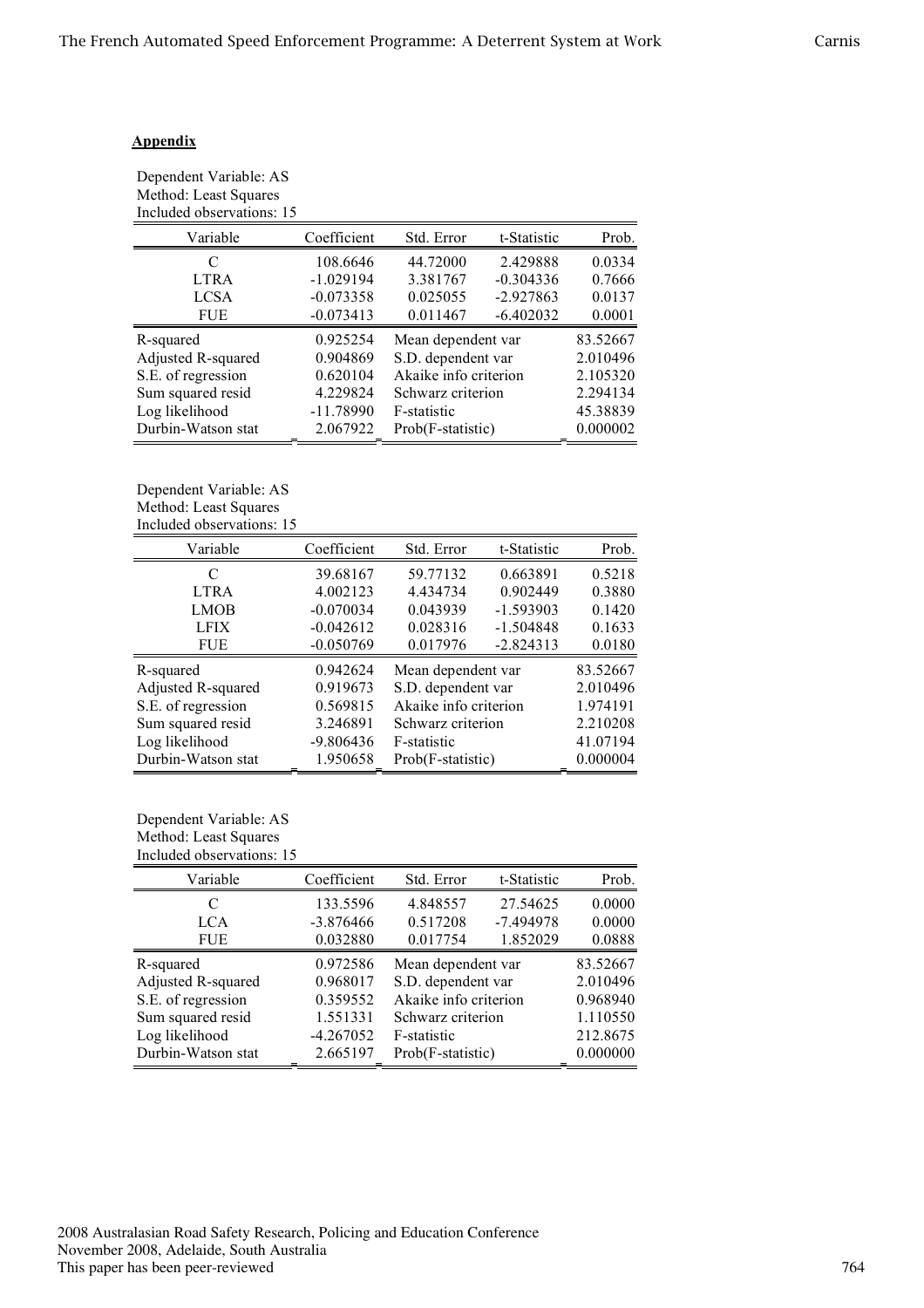| Dependent Variable: SE<br>Method: Least Squares<br>Included observations: 15 |                               |                       |             |          |
|------------------------------------------------------------------------------|-------------------------------|-----------------------|-------------|----------|
| Variable                                                                     | Coefficient                   | Std. Error            | t-Statistic | Prob.    |
| C                                                                            | 287.2235                      | 223.6431              | 1.284294    | 0.2254   |
| <b>LTRA</b>                                                                  | $-16.90569$                   | 16.91210              | $-0.999621$ | 0.3390   |
| <b>LCSA</b>                                                                  | $-0.156838$                   | 0.125300              | $-1.251701$ | 0.2366   |
| <b>FUE</b>                                                                   | $-0.275483$                   | 0.057347              | -4.803820   | 0.0005   |
| R-squared                                                                    | 0.846732                      | Mean dependent var    |             | 23.52000 |
| Adjusted R-squared                                                           | 0.804931                      | S.D. dependent var    |             | 7.021416 |
| S.E. of regression                                                           | 3.101120                      | Akaike info criterion |             | 5.324582 |
| Sum squared resid                                                            | 105.7864<br>Schwarz criterion |                       | 5.513395    |          |
| Log likelihood                                                               | $-35.93436$                   | F-statistic           |             | 20.25652 |
| Durbin-Watson stat                                                           | 1.835615                      | Prob(F-statistic)     |             | 0.000087 |

Dependent Variable: SE

Method: Least Squares Included observations: 15

| Variable           | Coefficient | Std. Error            | t-Statistic | Prob.    |
|--------------------|-------------|-----------------------|-------------|----------|
| C                  | 56.28711    | 9.056487              | 6.215115    | 0.0000   |
| <b>LMOB</b>        | $-0.251417$ | 0.113827              | $-2.208769$ | 0.0474   |
| FUE                | $-0.207528$ | 0.065054              | $-3.190081$ | 0.0078   |
| R-squared          | 0.844910    | Mean dependent var    |             | 23.52000 |
| Adjusted R-squared | 0.819062    | S.D. dependent var    |             | 7.021416 |
| S.E. of regression | 2.986686    | Akaike info criterion |             | 5.203062 |
| Sum squared resid  | 107.0435    | Schwarz criterion     |             | 5.344672 |
| Log likelihood     | $-36.02297$ | F-statistic           |             | 32.68730 |
| Durbin-Watson stat | 1.814059    | Prob(F-statistic)     |             | 0.000014 |

Dependent Variable: SE Method: Least Squares Included observations: 15

| Variable           | Coefficient | Std. Error            | t-Statistic | Prob.    |
|--------------------|-------------|-----------------------|-------------|----------|
| C                  | 200.3978    | 29.19518              | 6.864072    | 0.0000   |
| <b>LCA</b>         | $-13.96995$ | 3.114327              | $-4.485705$ | 0.0007   |
| <b>FUE</b>         | 0.141557    | 0.106902              | 1.324169    | 0.2101   |
| R-squared          | 0.918506    | Mean dependent var    |             | 23.52000 |
| Adjusted R-squared | 0.904924    | S.D. dependent var    |             | 7.021416 |
| S.E. of regression | 2.165012    | Akaike info criterion |             | 4.559585 |
| Sum squared resid  | 56.24731    | Schwarz criterion     |             | 4.701195 |
| Log likelihood     | $-31.19689$ | F-statistic           |             | 67.62528 |
| Durbin-Watson stat | 2.092007    | Prob(F-statistic)     |             | 0.000000 |
|                    |             |                       |             |          |